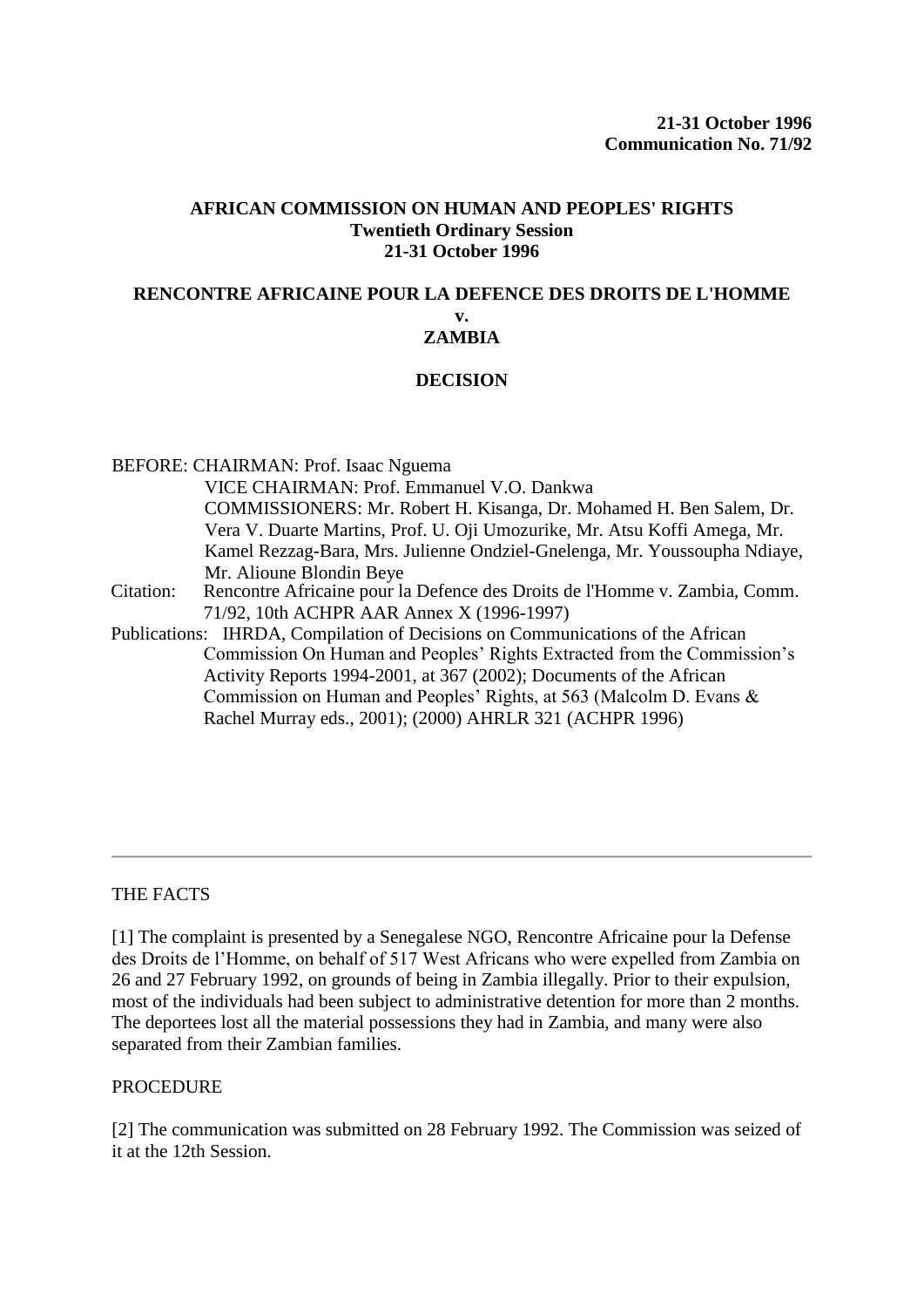[3] On 13 November 1992, the text of the communication was sent to the Zambian Ministry of Justice and ministry of External Affairs by registered post. No reply has been forthcoming.

[4] At the 16th Session, the communication was declared admissible and the parties were informed that the merits of the case would be considered at the 17th Session.

[5] At the 18th session in October 1995, a delegation of the Zambian government appeared and presented additional information dated 29 September 1995. The complainant also appeared and presented a reply to the government's arguments.

[6] The complainant also appeared and presented a reply to the government's arguments.

[7] The Commission decided to pursue an amicable resolution to the communication, which would involve further details being given to the Zambian government so that reparations might be effected.

[8] On 2 August 1996, the Commission informed the Government of Zambia of its intention to continue the efforts towards an amicable resolution of the case.

# THE LAW

#### ADMISSIBILITY

[9] The Zambian government argues that the communication must be declared inadmissible because domestic remedies have not been exhausted.

[10] Article 56 of the African Charter provides as follows:

"Communications shall be considered if they: are sent after exhausting local remedies, if any, unless it is obvious that these procedures are unduly prolonged..."

[11] The rule requiring the exhaustion of local remedies as a condition of the presentation of an international claim is founded upon, amongst other principles, the contention that the respondent state must first have an opportunity to redress by its own means within the framework of its own domestic legal system, the wrong alleged to have been done to the individual.

[12] This does not mean, however, that complainants are required to exhaust any local remedy which is found to be, as a practical matter, unavailable or ineffective.

[13] When the Zambian government argues that the communication must be declared inadmissible because the local remedies have not been exhausted, the government then has the burden of demonstrating the existence of such remedies. The government of Zambia attempts to do so by referring to the Immigration and Deportations Act which provides for appeal of expulsion orders. The government states that actions for loss of property likewise can be brought under Zambian law.

[14] The question is therefore whether, in the circumstances alleged, the Immigration and Deportation Act constitutes an effective and adequate remedy in respect to the complaints.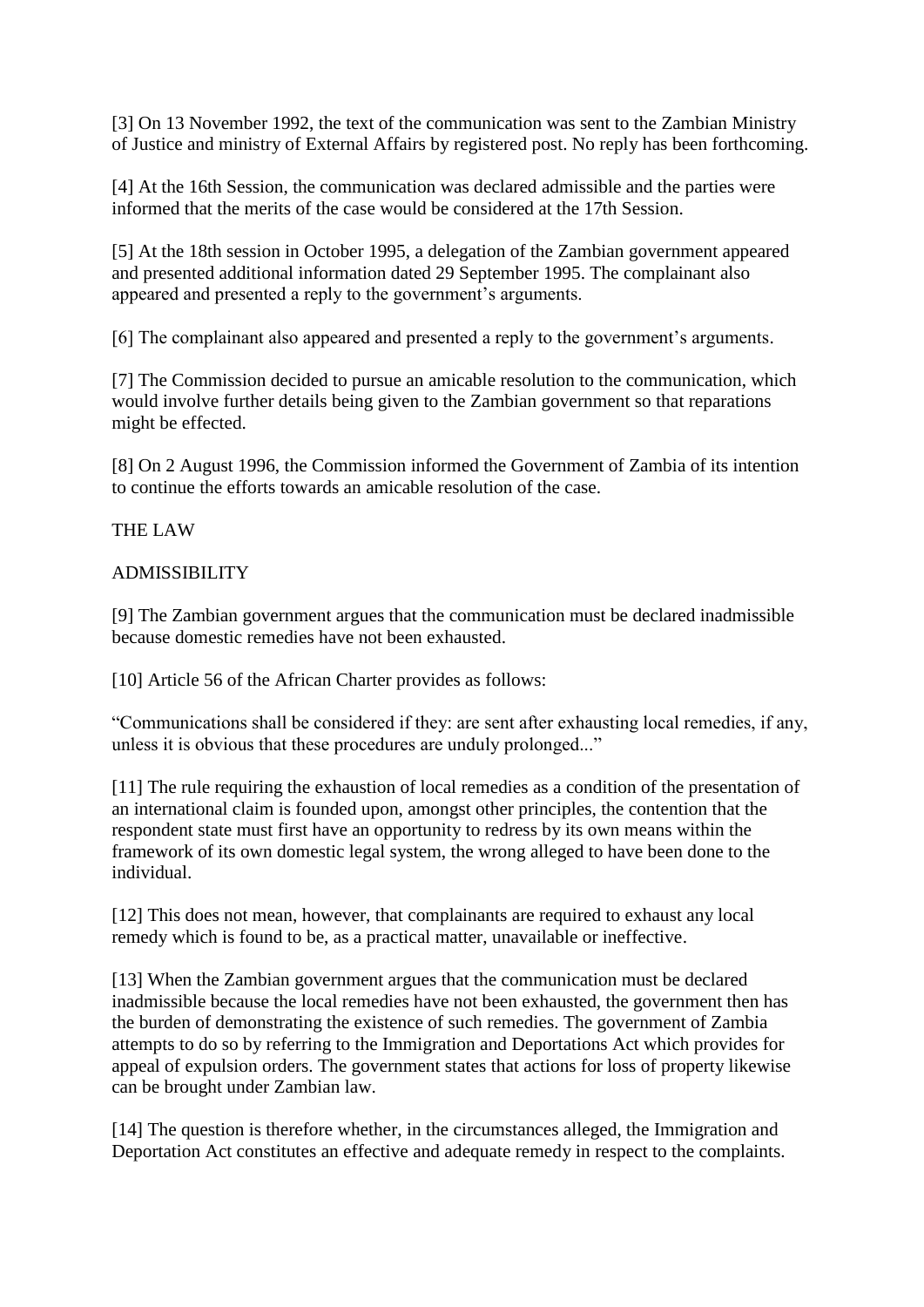[15] The mass nature of the arrests, the fact that victims were kept in detention prior to their expulsions, and the speed with which the expulsions were carried out gave the complainants no opportunity to establish the illegality of these actions in the courts. For complainants to contact their families, much less attorneys, was not possible. Thus, the recourse referred to by the government under the Immigration and Deportation Act was as a practical matter not available to the complainants. This was confirmed by the complainants during their arguments before the Commission, as well as by expert testimony. (See "Réplique du RADDHO à la Réponse du Gouvernement Zambien," p. 3; also letter of Executive Director of Afronet Zambia, 7 October 1995.)

[16] The Zambian government argues that the victims were remiss in not taking advantage of the legal aid system in Zambia ("Additional Information," p.6.) However, complainants make clear, in their "Réplique" and through expert testimony contained in the file, that if the victims of deportation were in fact illegal as the government argues, they would be ineligible for legal aid (See "Réplique", p. 3; see also the letter of Chakota Beyani, Refugee Studies Program, Oxford University, p. 1).

[17] For the above reasons the Commission holds the communication admissible.17.For the above reasons the Commission holds the communication admissible.

# THE MERITS

[18] Given that the process of arriving at an amicable resolution can take a substantial period of time, the Commission believes it is important to make a statement on the question of law raised by this communication

[19] Article 12, paragraph 5 of the Charter provides:

"The mass expulsion of non-nationals shall be prohibited. Mass expulsion shall be that which is aimed at national, racial, ethnic or religious group."

[20] Clearly, the drafters of the Charter believed that mass expulsion presented a special threat to human rights.

[21] The Charter makes this point clearly in Article 2, which states:

"Every individual shall be entitled to the enjoyment of the rights and freedoms recognized and guaranteed in the present Charter without distinction of any kind such as race, ethnic group, colour, sex, language, religion, political or any other opinion, national and social original, fortune, birth or other status."

[22] This imposes an obligation on the contracting state to secure the rights protected in the Charter to all persons within their jurisdiction, nationals or non-nationals.

[23] The government of Zambia argues that the expulsion of the West African was justified because they were in Zambia illegally, and that the African Charter does not abolish visa requirements and borders between African states. It is true that the African Charter does not bar deportations per se, but Zambia's right to expel individuals does not justify the manner in which it does so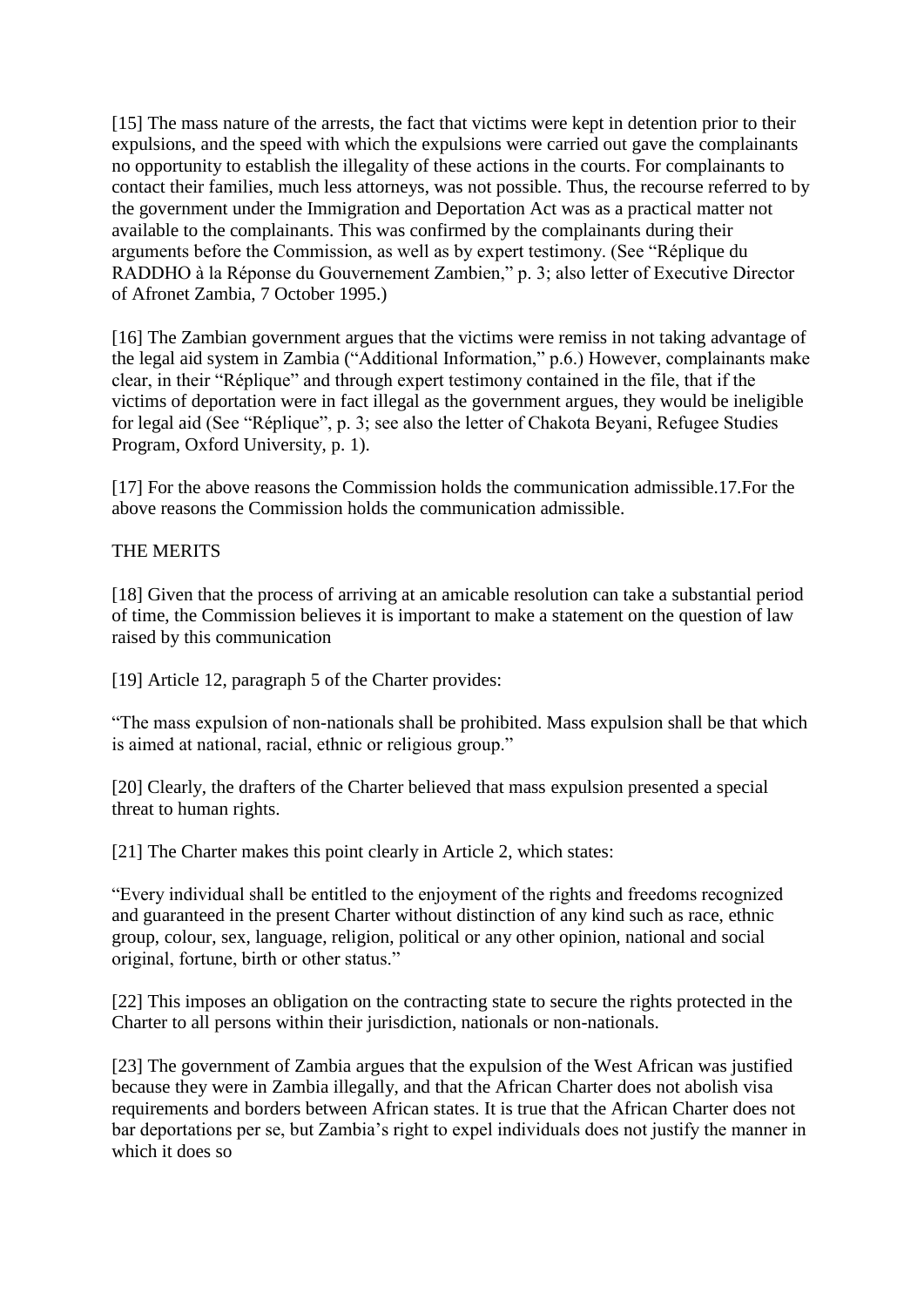[24] The victims on whose part RADDHO seized the Commission were all from West Africa, some from Senegal, some from Mali, Guinea Conakry, and other West African countries. The government of Zambia, in its "Additional Information" presented to the Commission at the 18th Session, argues that the expulsion was not discriminatory because nationals of several West African countries and other foreign countries were all subject to the same treatment (See "Additional Information", p.1; list of aliens repatriated between 25th November 1991 and 16 January 1992, attached).

[25] The complainants respond that they are concerned only with the expulsion of West Africans, because it is these persons who appealed to them for help, but that simultaneous expulsion of nationals of many countries does not negate the charge of discrimination. Rather, the argument that so many aliens received the same treatment is tantamount to an admission of a violation of Article 12.5. ("Réplique,"p.1-2)

[26] It is clear from the government's own list of repatriated aliens, however, that after excluding nationals Zambia's immediate neighbors, Tanzania and Zaire, West Africans constitute the majority of those expelled.

[27] The Zambian government disputes the characterization of the expulsions as "en masse" by arguing that the deportees were arrested over a two-month period of time, at different places, and served with deportation orders on different dates (Additional Information, p.4, pp iii.) Zambia, however, cannot prove that the deportees were given the opportunity to seek appeal against the decision on their deportation. on different dates (Additional Information, p.4, pp iii.) Zambia, however, cannot prove that the deportees were given the opportunity to seek appeal against the decision on their deportation.

[28] Zambia maintains that the two months during which some of the deportees were held were necessary to verify their nationality in some cases, and also that complainants might have used this time to contact their lawyers. The facts of this communication show that West Africans were arrested and assembled over time, with a view to their eventual expulsion. The deportees were kept in a camp during this time, not even an ordinary prison, and it was impossible for them to contact their lawyers.

[29] Article 7 of the Charter specifies:

"Everyone shall have the right to have his cause heard. This comprises:

a. the right to an appeal to competent national organs against acts violating his fundamental rights as recognized and guaranteed by conventions, law, regulations and customs in force."

[30] In holding this case admissible the Commission has already established that none of the deportees had the opportunity to seize the Zambian courts to challenge their detention or deportation. This constitutes a violation of their rights under Article 7 of the Charter and under Zambian national law.

[31] The African Commission will not dispute that the Zambian state has the right to bring legal action against all persons illegally residing in Zambia, and to deport them if the results of such legal action justify it. However, the mass deportation of the individuals in question here, including their arbitrary detention and deprivation of the right to have their cause heard, constitute a flagrant violation of the Charter.